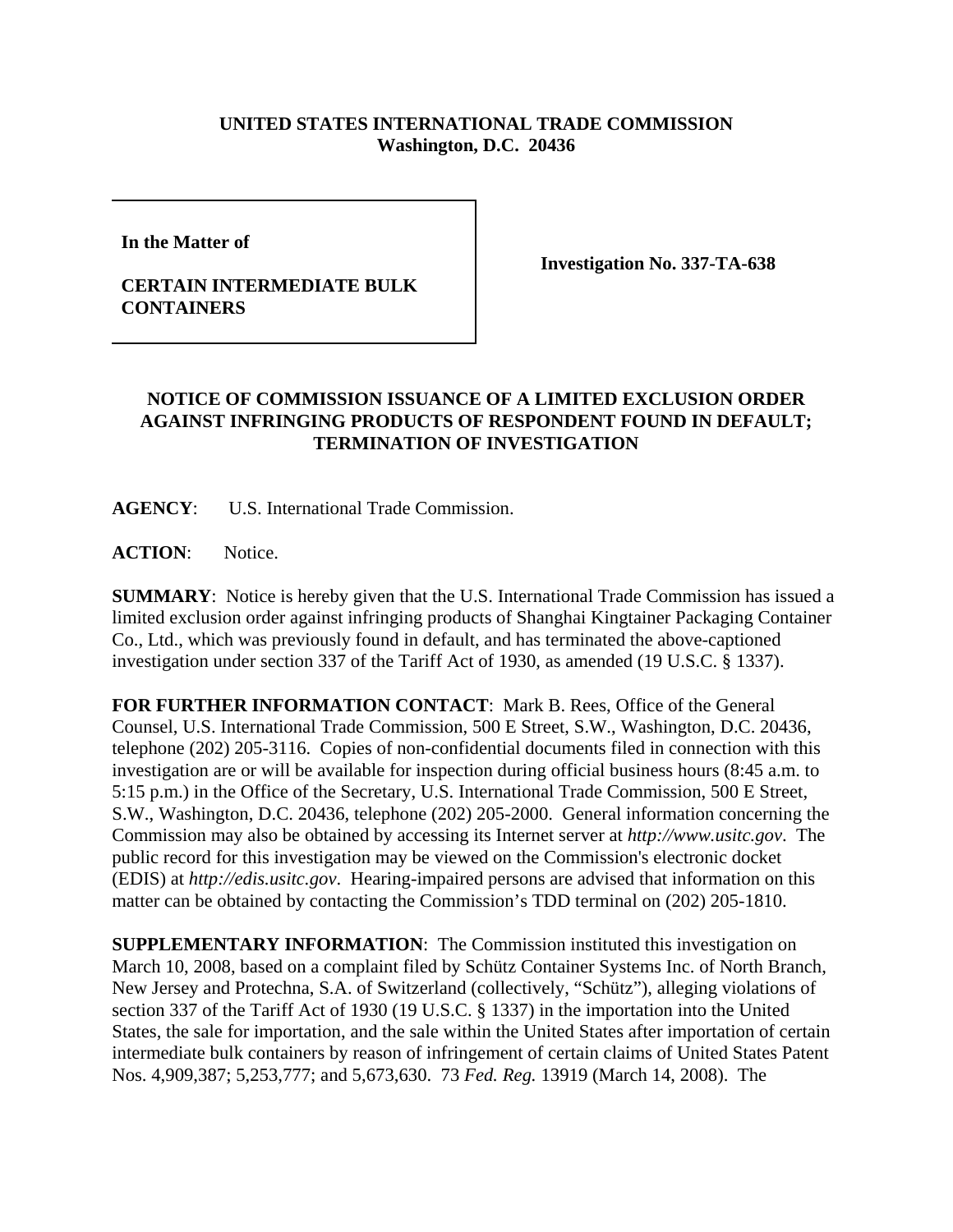complaint named Shanghai Kingtainer Packaging Container Co., Ltd. of China ("Kingtainer") and Novus International, Inc. of St. Louis, Missouri ("Novus") as respondents.

Novus was terminated from the investigation on the basis of a settlement.

Schütz moved, pursuant to Commission Rule 210.16(b), for an order to show cause why Kingtainer should not be found in default, and for a finding of default upon the failure to show cause. The ALJ ordered Kingtainer to show cause, no later than the close of business on May 16, 2008, why it should not be found in default for failure to respond to the Complaint and Notice of Investigation (Order No. 4). No response to Order No. 4 was filed, and Kingtainer was found in default. On June 21, 2007, Kingtainer filed with the Commission (but did not serve) a letter that failed to comply with the order to show cause or the requirements of 19 C.F.R. § 210.13(b) (response to complaint and notice of investigation), and that did not demonstrate any intention by Kingtainer to participate as a respondent in this investigation. Having adjudged Kingtainer in default, the Commission requested briefing from interested parties and the public on remedy, the public interest, and bonding. 73 *Fed. Reg.* 36356 (June 26, 2008).

Schütz and the Commission investigative attorney submitted briefing responsive to the Commission's request on July 11, 2008. Each proposed a limited exclusion order directed to Kingtainer's accused products, and recommended allowing entry under bond of 100 percent of entered value during the period of Presidential review.

The Commission found that the statutory requirements of section  $337(g)(1)(A)$ -(E) (19 U.S.C. §  $1337(g)(1)(A)$ -(E)) were met with respect to the defaulting respondent. Accordingly, pursuant to section  $337(g)(1)$  (19 U.S.C. § 1337(g)(1)) and Commission rule 210.16(c) (19 C.F.R. § 210.16(c)), the Commission presumed the facts alleged in the complaint to be true.

The Commission determined that the appropriate form of relief in this investigation is a limited exclusion order prohibiting the unlicensed entry of certain intermediate bulk containers by reason of infringement of claims 13, 14, 16, 17, and 31 of U.S. Patent No. 4,909,387; claims 1, 6, 12, and 15 of U.S. Patent No. 5,253,777; and claim 1 of U.S. Patent No. 5,673,630; and that are manufactured abroad by or on behalf of, or imported by or on behalf of, respondent Kingtainer. The Commission further determined that the public interest factors enumerated in section  $337(g)(1)$  (19 U.S.C. § 1337(g)(1)) do not preclude issuance of the limited exclusion order. Finally, the Commission determined that the bond under the limited exclusion order during the Presidential review period shall be in the amount of 100 percent of the entered value of the imported articles. The Commission's order was delivered to the President and the United States Trade Representative on the day of its issuance.